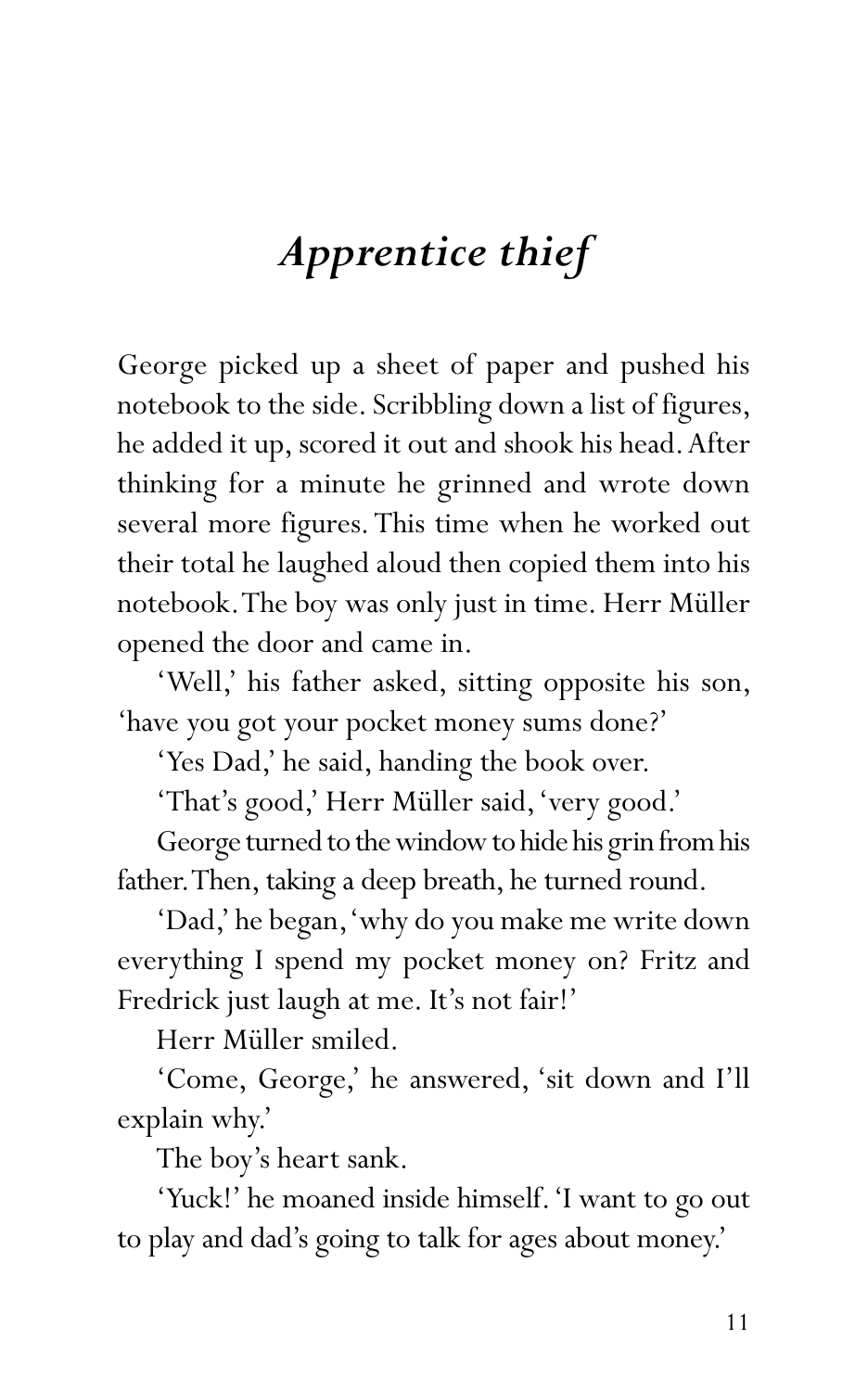## *The Children's Champion*

'As you know,' his father began, 'in the course of my work I discuss money with many people. Some of them know exactly where every penny is, how much is invested, the exact figure they have in the bank, how much has been spent, and on what. These are the people I admire ...'

'Fritz and Fredrick will go away if I don't get out soon,' George thought angrily.

'... and respect,' went on his father. 'And there are others whose accounts are a shambles. They know when I am coming to collect their taxes, and before I arrive they dash together some figures thinking I won't notice what they've done. But I can see through them every time.'

George had to feign a fit of coughing to cover up for the laughter that threatened to erupt.

'That is why,' his father continued, 'I have always given you and your brother more money than boys your age might expect. It is a good discipline to have money, to learn how to use it, and to keep accurate accounts. This little duty which I insist...'

Fixing his eyes on his father's face, George let his mind wander. He too was interested in money.

'I wish I'd lots and lots of money like the people Dad's talking about,' he thought. 'I'd buy a clockwork train set and a battalion of tin soldiers and lots of sweets and ...'

'... so, George, the keeping of accounts is a necessity in every walk of life...'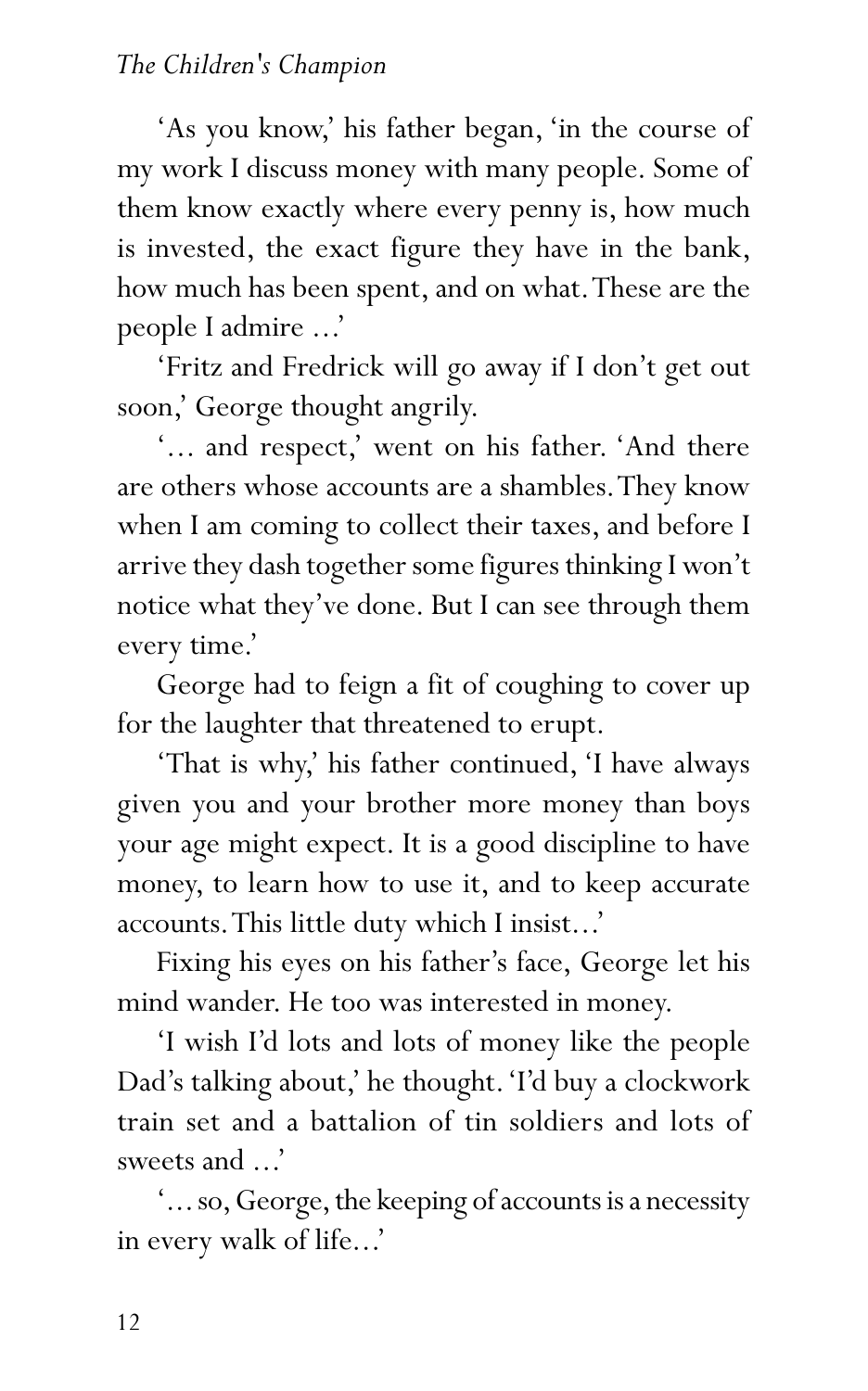'If Dad's so clever,' the boy wondered, 'why didn't he know I'd made up my pocket money sums?'

'... even Lutheran priests need to keep accounts, and as that is what your mother and I hope you will...'

'If I took some of Dad's tax money I could buy sweets and share them with Fritz and Fredrick. They wouldn't laugh at me then.'

George smiled at the thought.

'You find this amusing?' his father asked.

The boy jumped.

'No Dad.'

Rising to his feet, Herr Müller patted his son on the back, 'You'll continue with your pocket money sums then?'

The nine year old nodded dutifully.

Over and over again George slipped coins from his father's tax money into his pocket.

'Sit down, George,' Herr Müller demanded one day.

The boy sat, turned on an expression of absolute innocence, and waited.

'Did you, or did you not, remove money from my desk?'

George, whose deceit had made him a splendid actor, looked shocked at the thought.

Staring Herr Müller straight in the eye, he answered, 'No Dad, I didn't.'

'Come here.'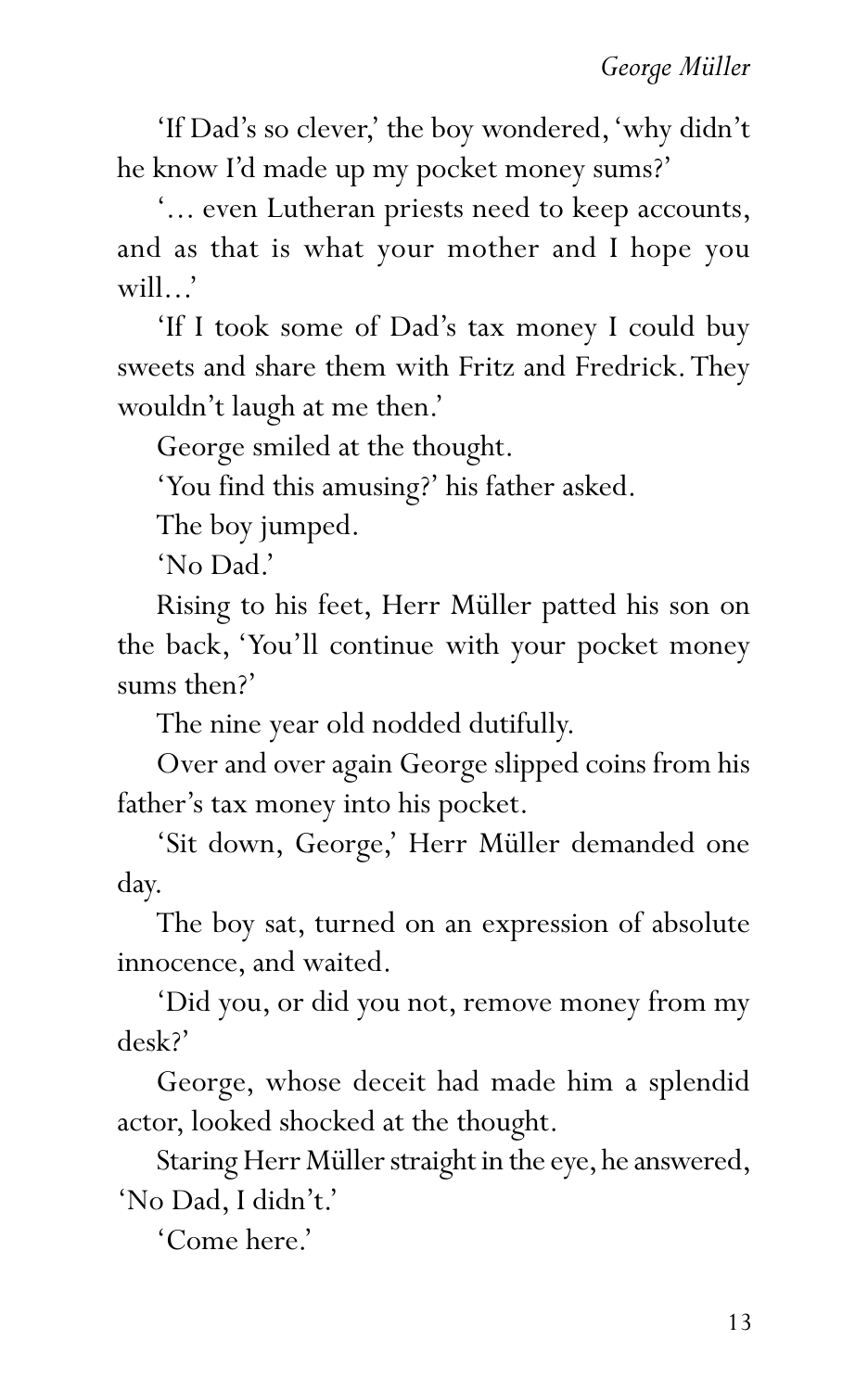George walked across the room, ignoring the discomfort in his foot.

Maintaining his hurt expression he submitted to his father's search. Finding nothing in his pockets, or any other part of his clothing, Herr Müller sat back in his chair.

'Take off your shoes,' he ordered.

George bent forward and took off one shoe. His father felt his sock and found nothing.

'Easy now,' the boy said to himself, as he undid the lace in his other shoe and slipped his foot out. This sock was searched and nothing found. Very gently he pushed his toes back into the shoe.

'What was that?' Herr Müller bellowed, hearing the chink of coins.

George nearly fell over as his father snatched his shoe. And he could do nothing at all to prevent being found out.

Herr Müller looked at the coins as they tipped on to the floor.

'I suppose,' he said angrily, 'you did not notice these. And I suppose that you think I have not missed money in the past. From which I further suppose that you concluded your father was a fool. Instead of which, young man, you are the fool, taking the money I'd laid as a trap. And for your foolishness and dishonesty you are now going to be severely punished.'

After he had paid the painful price of his thefts George left the room. As he did so, father and son had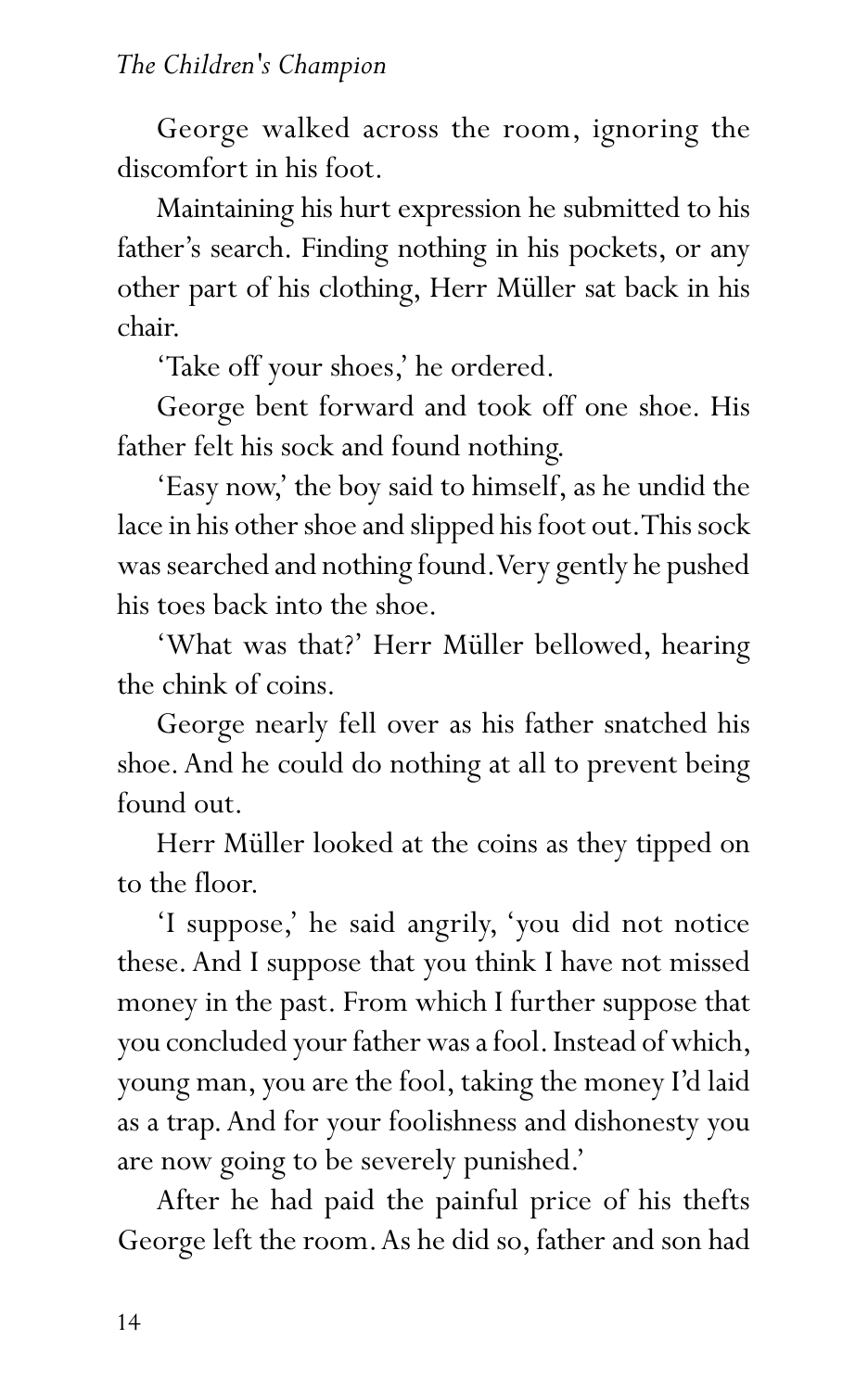very different thoughts. Herr Müller congratulated himself on teaching his son a lesson he would remember.

'I'll not get caught again,' the boy decided. 'I'll show him that I'm cleverer than he is!'

One year later, in 1815, George and his brother were sent to Halberstadt, to the Cathedral Classical School there. This was the first step, as far as Herr Müller was concerned, in George's training for the ministry of the Lutheran church. But, while the boy studied enough to satisfy his teachers, there was nothing further from his mind than living the kind of life that would be expected of a trainee minister.

'Oh my head,' George groaned as he wakened one Sunday morning.

'You're not the only one with a headache,' Hermann, his room-mate, growled. 'It took me hours to get back to sleep after you crashed in at 2 o'clock.'

'If you'd come with us you wouldn't be complaining. What a night we had,' remembered George from somewhere in the fuzziness of his brain. 'We played cards until our wrists were tired holding them then we gave our arms some exercise with beer tankards. And the jokes we told! There were some good looking girls around too. There was one with long blonde ...'

'Shut up, Müller, you're a disgrace! Anyone would think you were twenty four instead of fourteen.'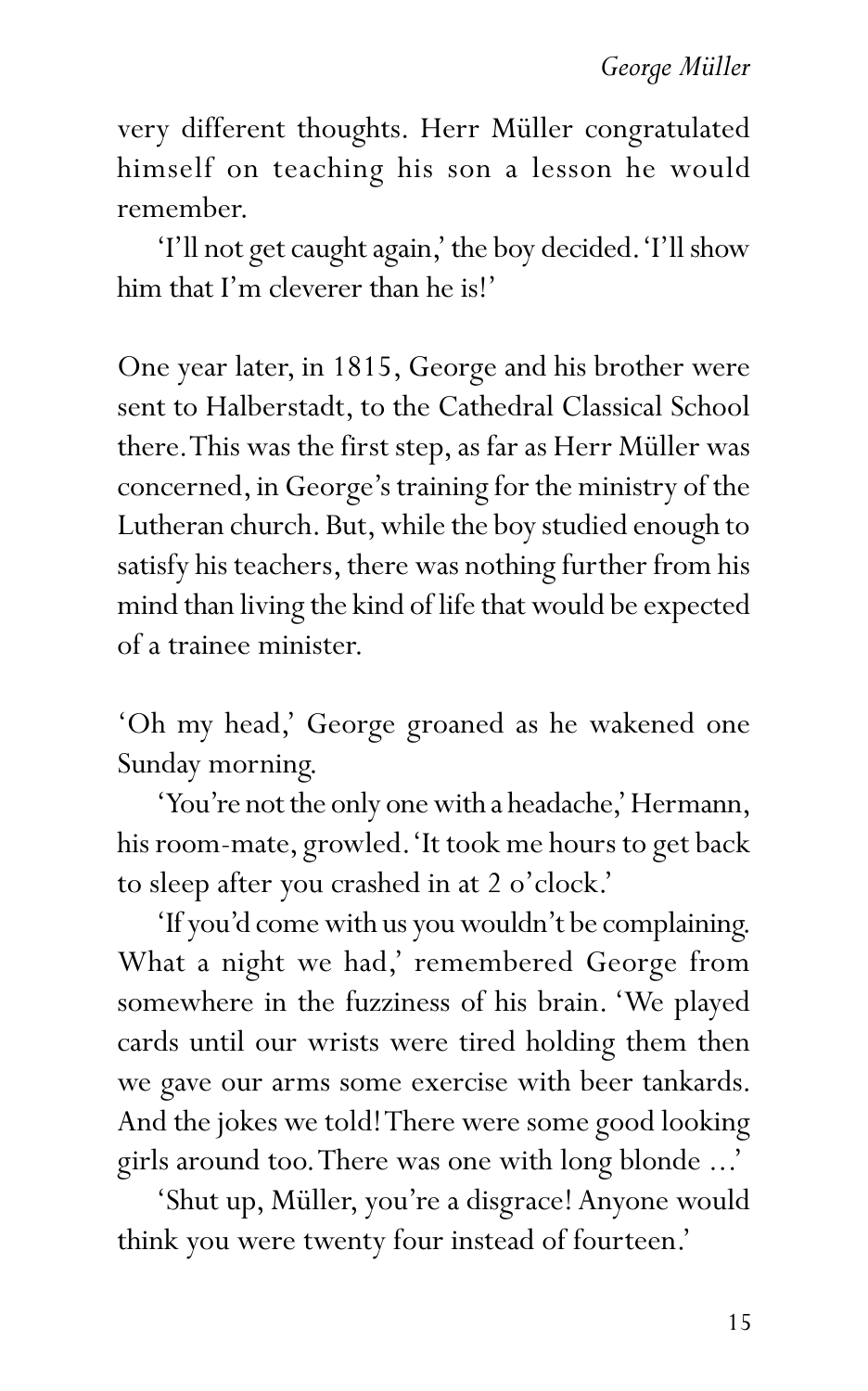George jumped to his feet. 'It's Sunday! I've got religious instruction!'

He looked in the mirror.

'I look like death warmed up,' he moaned, splashing cold water on his face and running his fingers through his hair.

Hermann glared at him. 'You've got a nerve, going to a confirmation class when you're hardly sober enough to have a religious thought in your head.'

George winked. 'The priest won't notice. His mind will be on his lunch.'

'Don't judge everyone by your own standards,' the other boy retorted.

'Phew, I'm glad that's over.' George slumped on his bed when he came back from his class. 'I've had enough religion to do me for a month!'

Hermann said nothing, but nodded in the direction of the window.

George turned round.

'Father! What are you doing here?'

Herr Müller looked at his son. 'I've come to take you and your brother home.'

'Home? Why? What's wrong?'

George's father struggled to find words. 'It's your mother. She died last night. I'm taking you home to her funeral.'

The boy sat down in a daze.

Suddenly George's night out flashed before his eyes. Had his mother died when he was drinking, or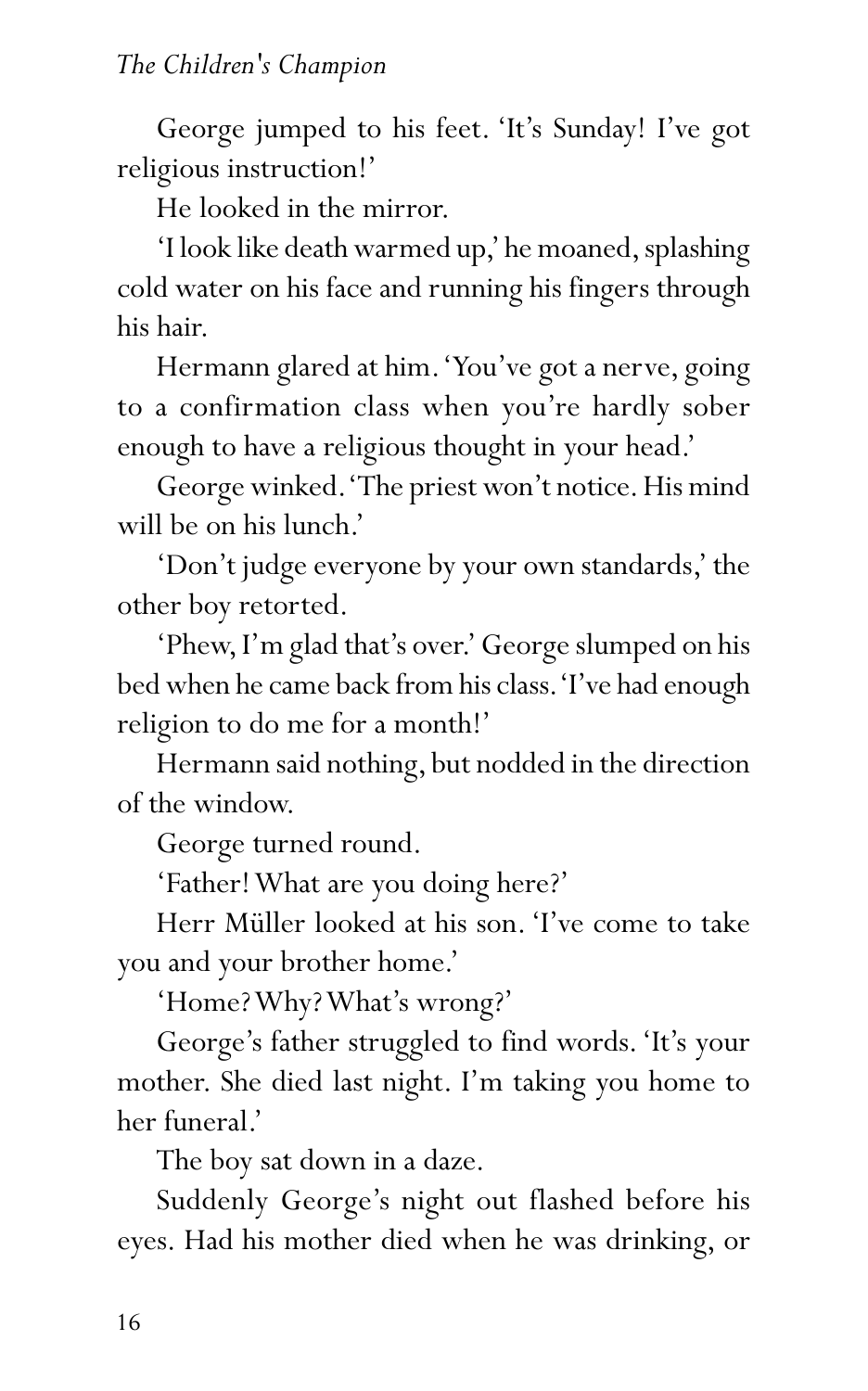gambling, or was it when he had his arm round the blonde girl? He felt sick.

'Pack your things,' Herr Müller said. 'We'll have to hurry.'

Far from being brought to his senses by his loss, George Müller's behaviour grew worse. Just a few days before his confirmation he was guilty of immorality. And, two days later, when he had to confess his sins to a priest, he only gave him a twelfth of the money his father had sent for the priest's fee. On the Sunday after Easter 1820 George was confirmed, making a profession of faith in God, and taking the Lord's Supper. A little of the seriousness of the occasion affected him, enough to make him stay at home for the afternoon and consider his lifestyle.

Six weeks later George went on holiday to his father's sister's home in Brunswick. While he was there he met a young girl to whom he became very attached. Returning to his studies he found himself easily distracted. Playing the guitar or piano, reading novels and drinking in taverns all seemed much more enjoyable. 'I really must make the effort,' he told himself often, usually when he had run out of money and could not afford to go out anyway. But his resolutions came to nothing at all. So unwisely did he spend his money that he was once so hungry he stole food from a prisoner who was under house arrest in his lodgings.

'Father,' said George, when he was 16 years old, 'when you go to your new post at Schoenebeck, may I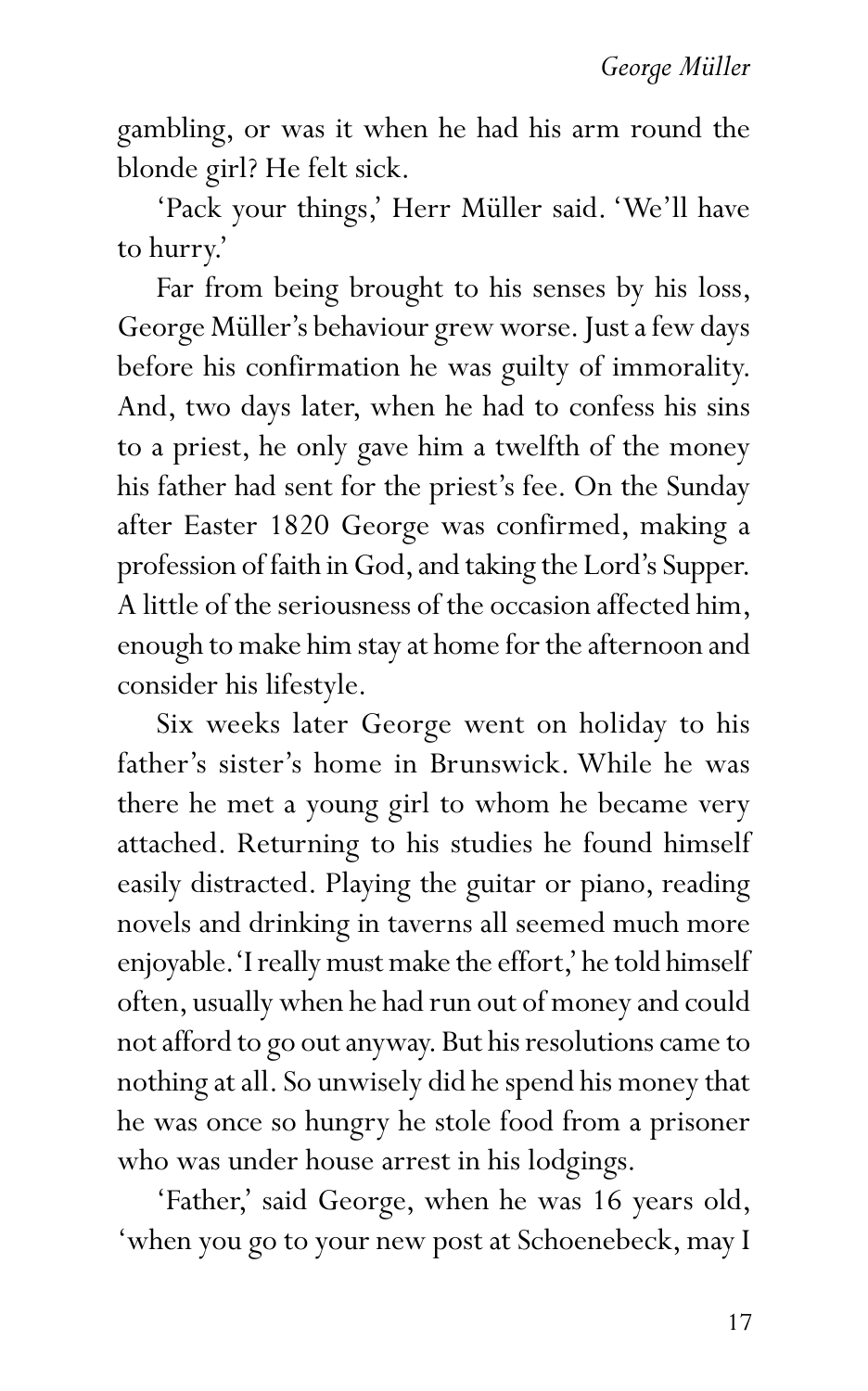leave the Cathedral School and oversee the alterations on the house at Heimersleben?'

Herr Müller agreed to his son being there for a few months.

'Now I'll be able to live a better life,' the teenager thought. 'It was just the company I kept that led me astray.'

At first the work kept George busy, but after a short time he found he had not enough to do and he slipped into his old habits again. Then, having time on his hands, he became involved in the less savoury things that went on round about him. When his time at Heimersleben was nearly over he approached his father again.

'May I remain until Easter?' he asked. 'Dr Nagal would teach me Latin and I could take some pupils of my own.'

Knowing Dr Nagal, a local clergyman, to be a wise and learned man as well as a good friend, Herr Müller agreed.

'You will also act on my behalf,' he told his son, 'collecting the taxes in this area, giving receipts and keeping accurate accounts which you will send to me along with the money.'

George agreed, and it was his downfall. Accomplished thief that he was, the temptation to line his own pockets with his father's money was too much for him. He did collect the money. And he was careful always to give receipts. But much of it never reached his father. When asked why this one and that one had not paid, George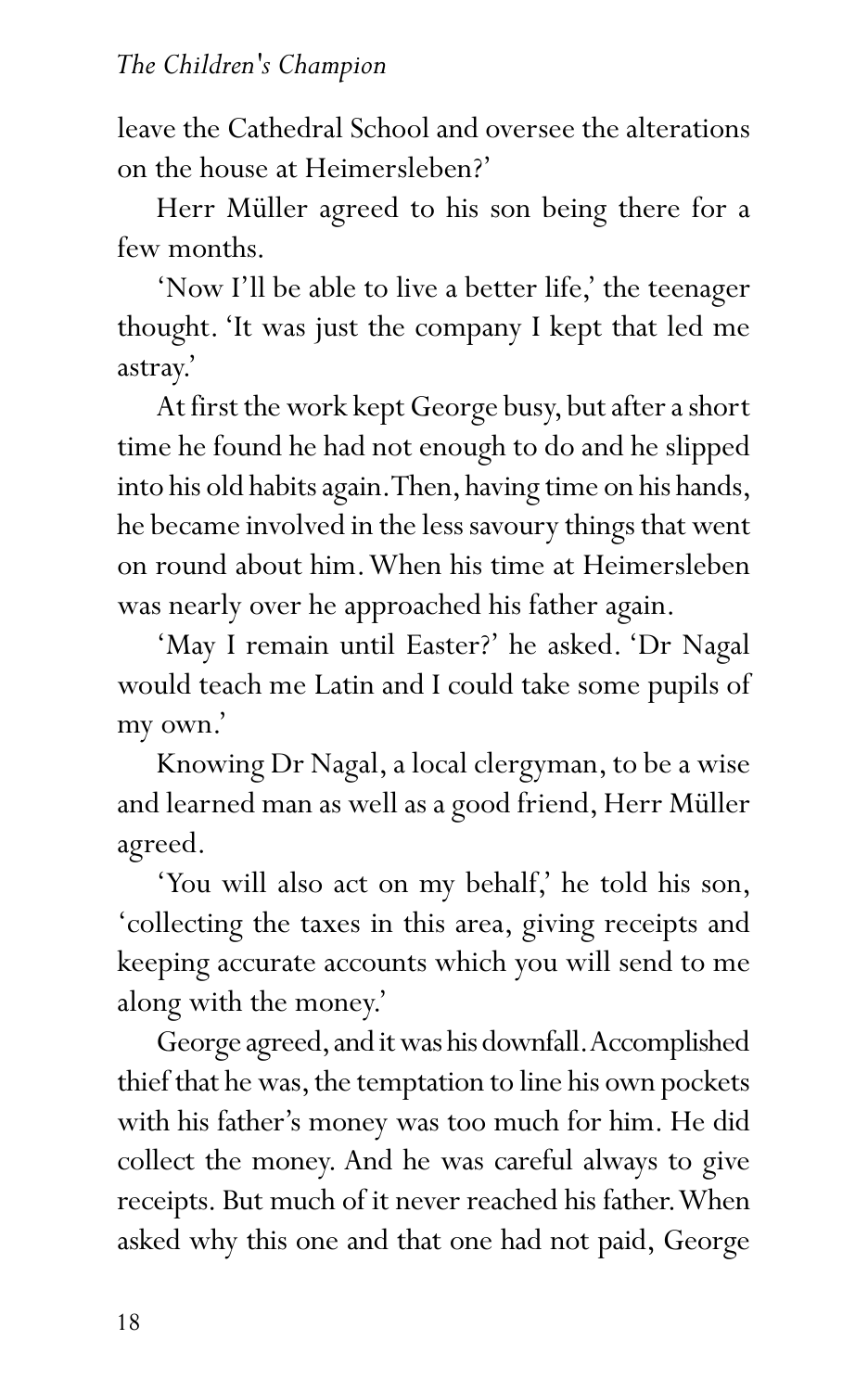would reply, with his usual innocence, that he didn't know why, all he knew was that they had not paid.

George decided to have a November holiday.

'After all,' he reasoned, 'Father will never know. He's safely out of the way in Schoenebeck.'

He took as much money as he could lay hands on, told his tutor and pupils a pack of lies and headed for Brunswick, and the girl he had fallen in love with. Wishing to impress her he stayed in an expensive hotel, spent money like water, and wasted the days away. Just one week later he was penniless.

'I know what I'll do,' he decided, being unwilling to leave his girlfriend, 'I'll invite myself to stay at my uncle's home.'

But within a week his uncle had had enough. 'I do not wish you to remain here any longer,' he told his nephew.

Having packed his things, the teenager moved on. Incapable of learning a lesson, George moved into yet another expensive hotel where he spoiled himself for a further week.

'I should be grateful if you would settle your account,' said the hotel-keeper one day. He was becoming a little suspicious. George made an excuse. 'Then perhaps,' the man went on, 'you could give me your passport as a guarantee.'

'Passport,' thought George, 'not only have I no money, I haven't a passport either.'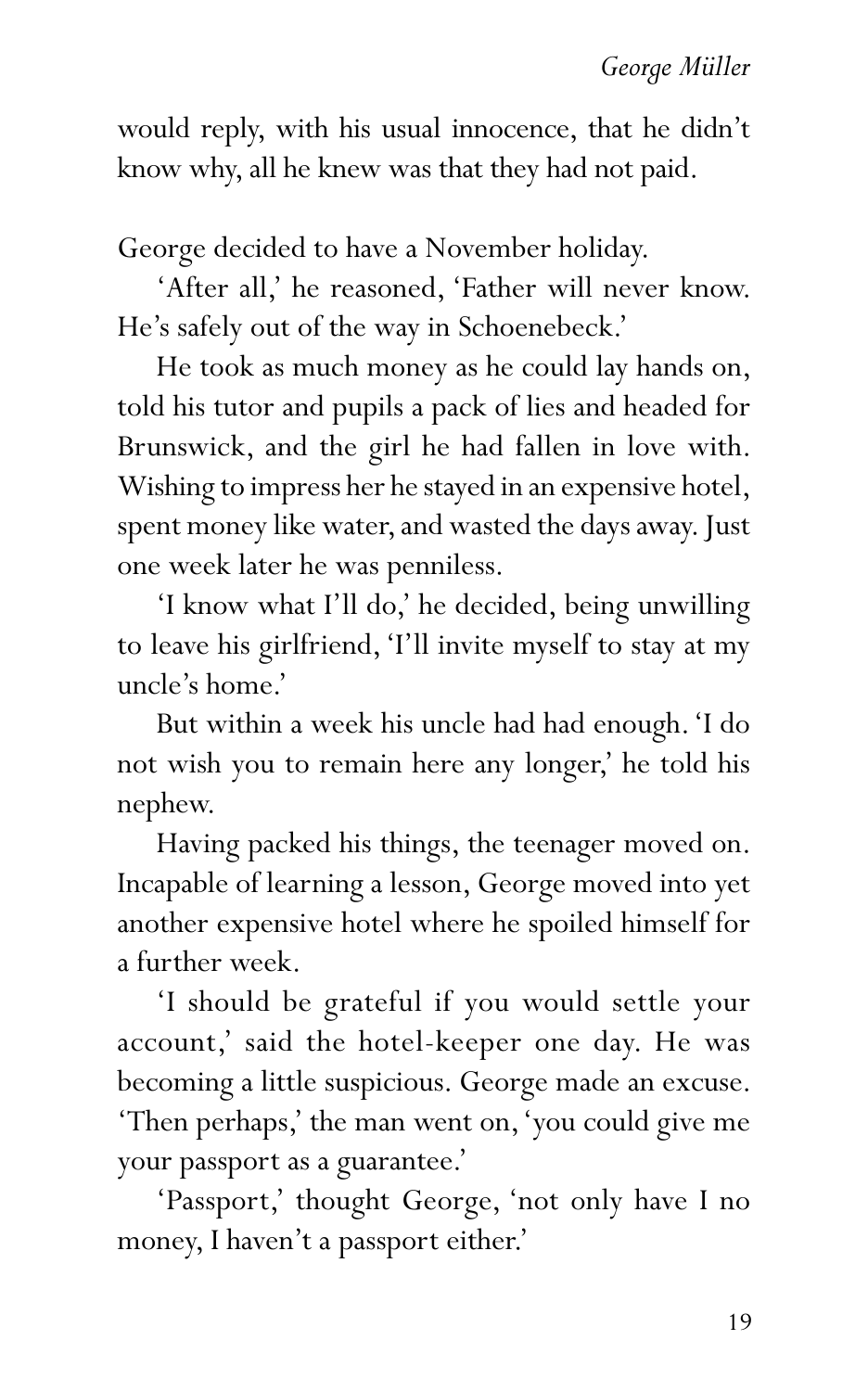'Yes, yes, of course,' he blurted out. 'I'll make arrangements to settle with you.'

But, as he could think of no way of paying his debt, George had to leave his best clothes as security and move out.

'Where do I go from here?' he wondered, walking out of Brunswick. 'How far will I need to walk before news of my debts will be left behind?'

For six miles he trudged along the road, stopping eventually at the inn in Wolfenbüttel. As the walk had made him hungry and thirsty he ate well and drank heartily, totally disregarding his empty pockets.

'I'd better make a run for it now before anyone becomes suspicious,' he decided two days later. He leaned out of his room window and considered his options.

'It's too high to jump down from here,' he decided, 'certainly in the dark, and I'd be seen if I tried during the day. I'm just going to have to bluff my way out of it.'

The following morning, in broad daylight, he walked casually across the inn's yard and out the other side.

'I'm nearly there,' he said to himself, 'take it gently.' Glancing behind him and seeing nobody there, he broke into a run.

'Herr Müller,' a voice called. 'Herr Müller, come back!'

'I've had it if I go back, but they'll catch me if I go on, maybe even with the dog.' George thought quickly. 'There's nothing else for it, I'm done for.'